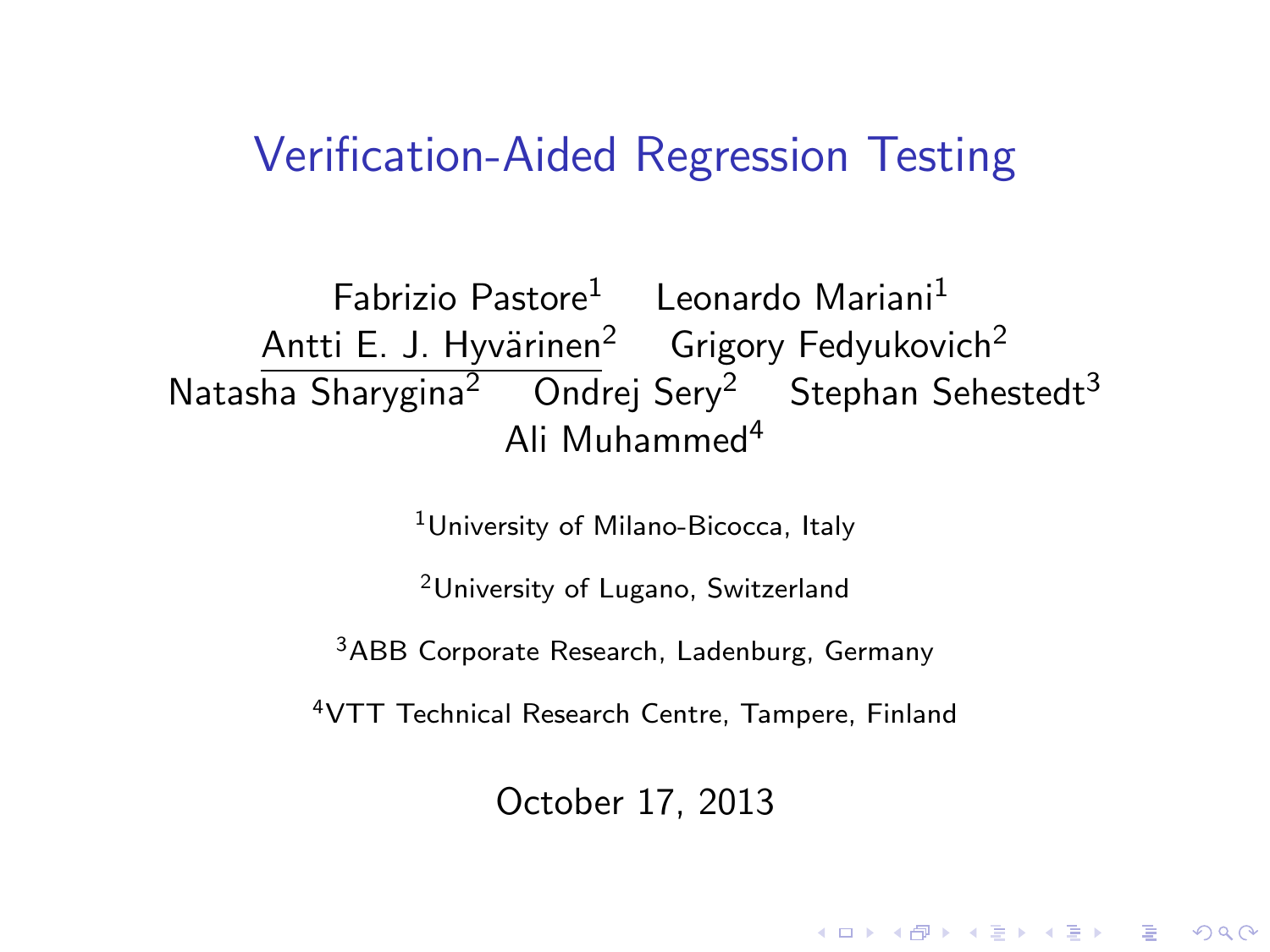### **Motivation**

- Regression testing is an integral part of many software development processes
	- Given an *upgrade* of a software, does it satisfy a *validation test* suite passed by the base version of the software
- The detection of faults depends critically on the quality of the validation test suite
- This work aims at reducing the dependency on the test suite by
	- (i) automatically producing properties that hold for the base version
	- (ii) automatically identifying and checking on the upgraded program only the properties that the developer intends the upgrade to preserve
	- (iii) Reporting faults not revealed by the regression tests
- We use dynamic property generation together with bounded model checking to achieve the goal.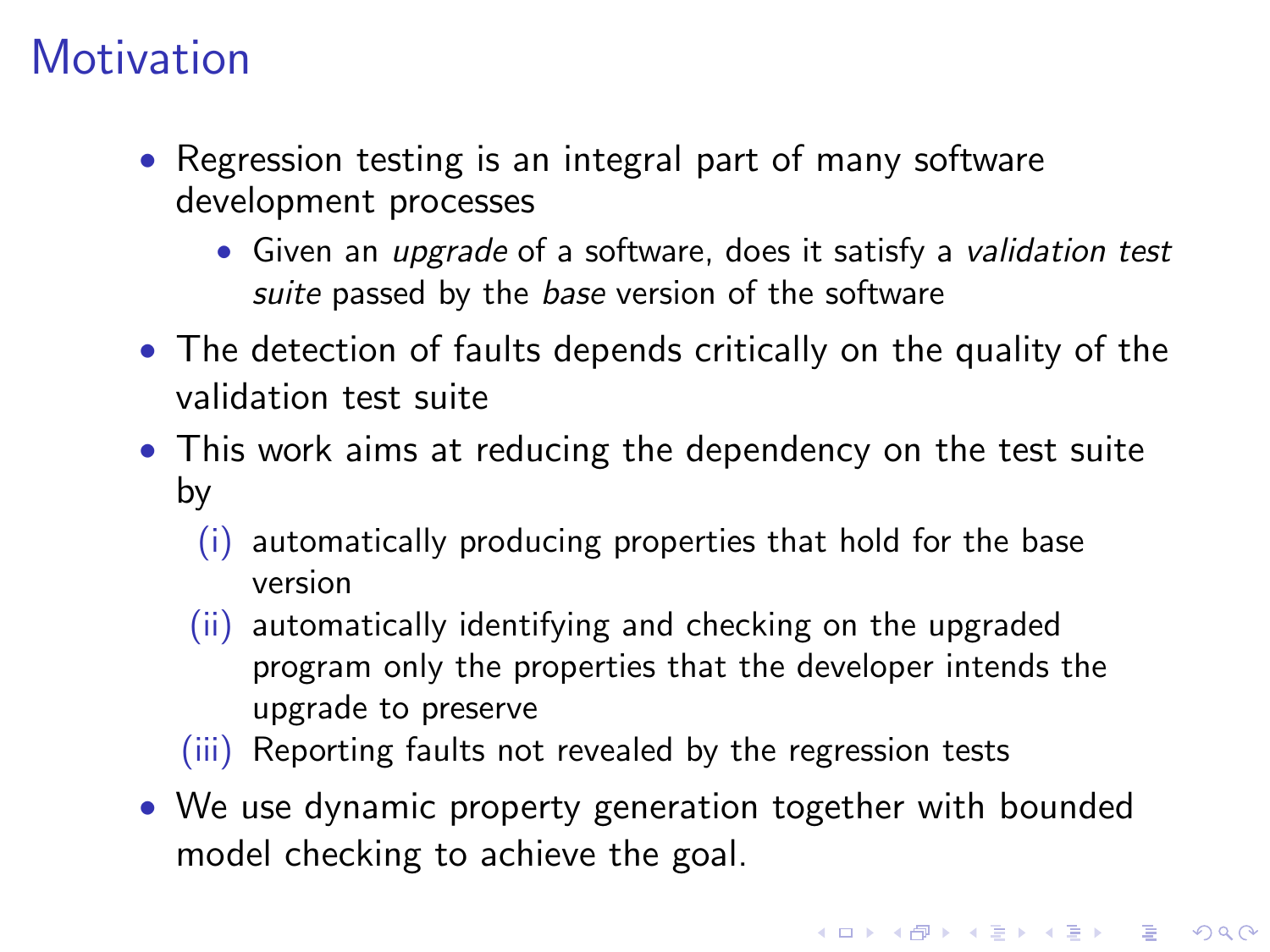### Regression Testing & Dynamic Property Detection



- The main purpose of regression testing is to validate that an already tested code has not been broken by an upgrade
- Property detection aims at identifying "likely invariants" by observing the program behavior on the validation suite
- This work deals with properties expressed as *assertions*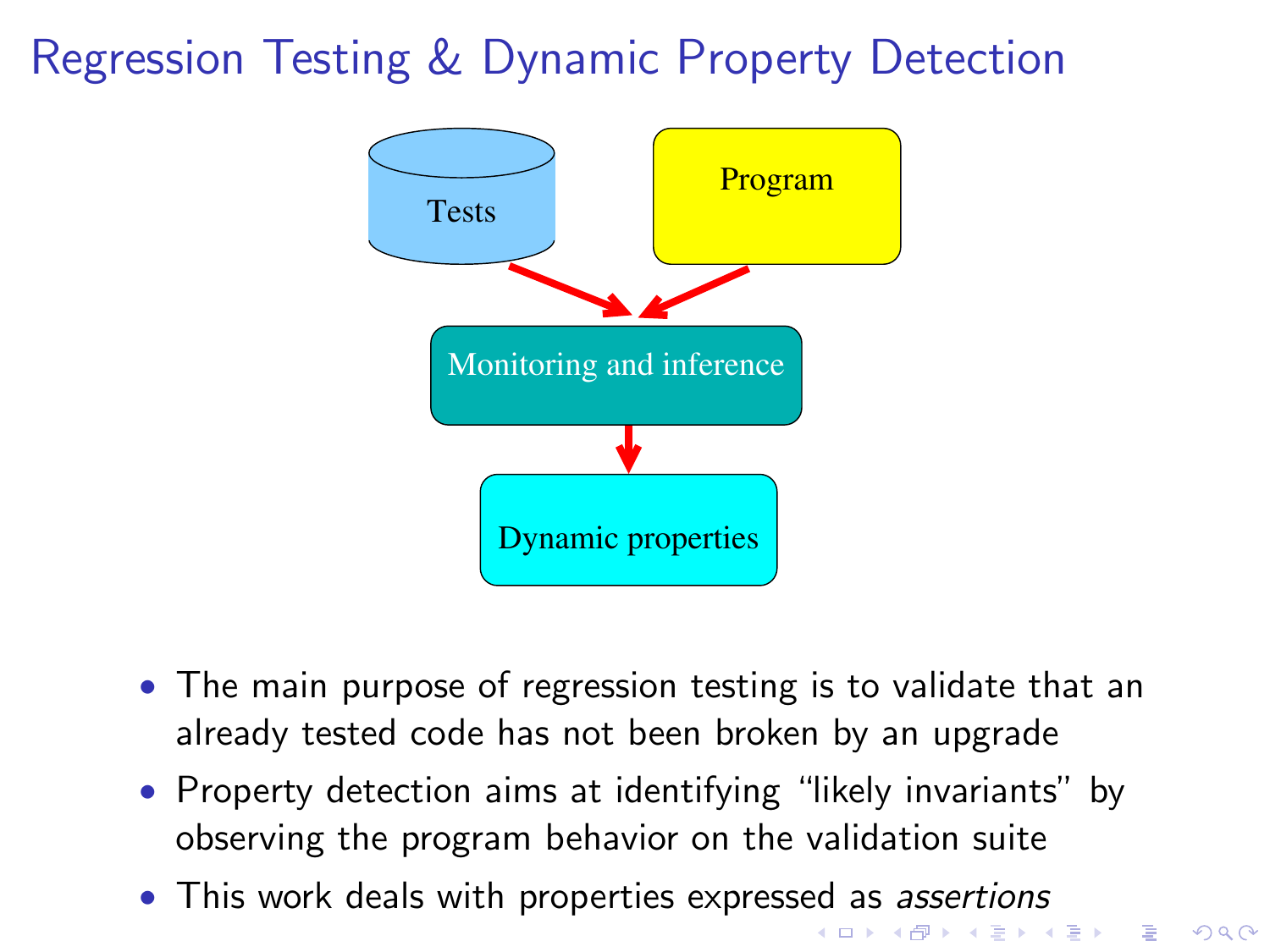### Bounded Model Checking

- Given the C source code of a program  $P$ , we generate Boolean representation  $\phi_P$  of an unwound version of the program
	- Each loop is inlined up to a fixed bound  $k$
	- Each function call is inlined
	- The inlined version is converted to a bit-precise representation as an instance of the propositional satisfiability problem
	- Heap operations and reference arguments are mostly ignored
- Any assertion a in the source code is converted into a Boolean formula  $\phi_a$ , negated, and conjoined with the program, resulting in  $\phi_P \wedge \neg \phi_a$
- The satisfying truth assignments of  $\phi_P \wedge \neg \phi_a$  correspond to the executions of  $P$  which repeat each loop at most  $k$  times and violate the assertion a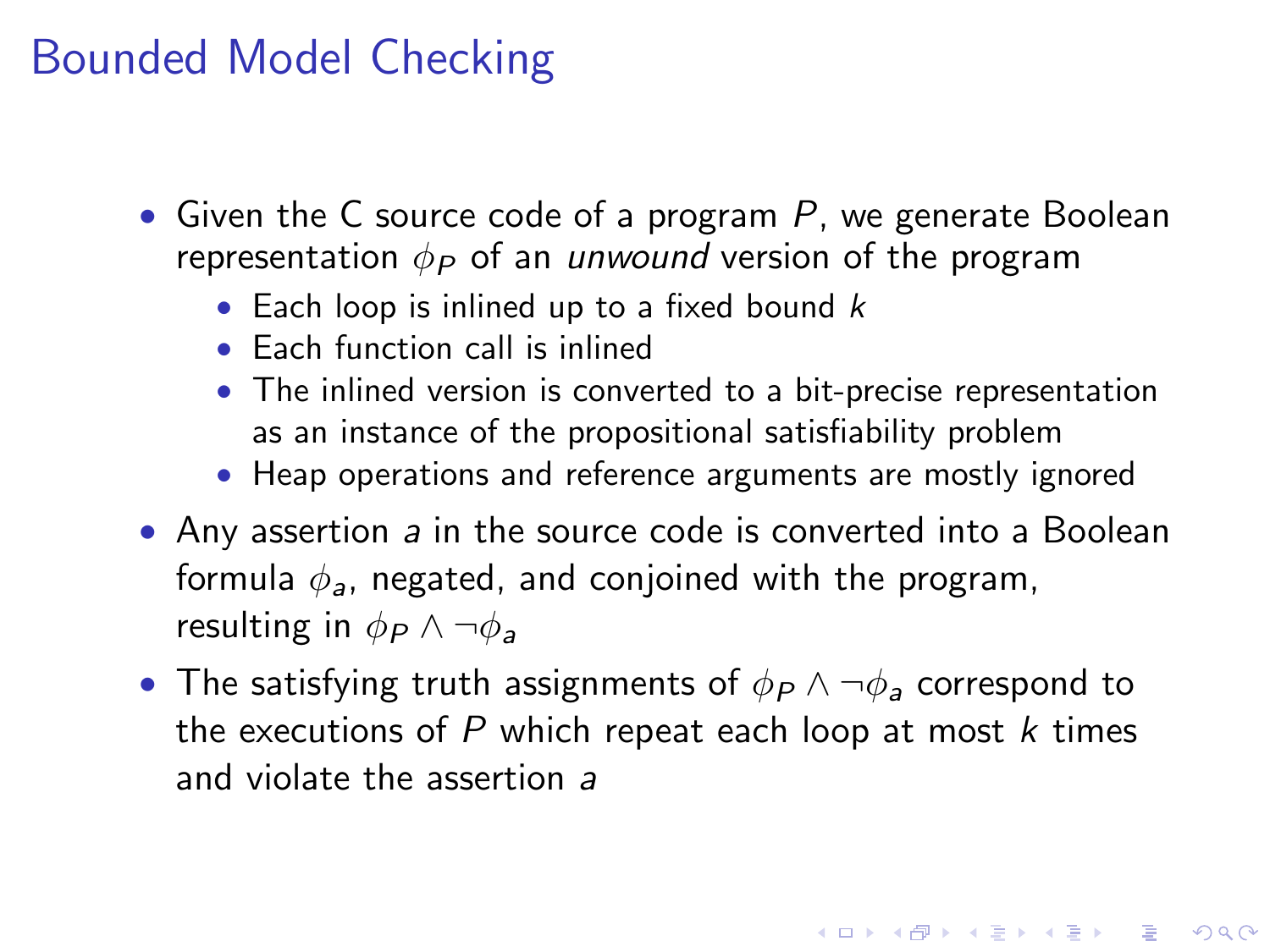# Verification-Aided Regression Testing (VART)

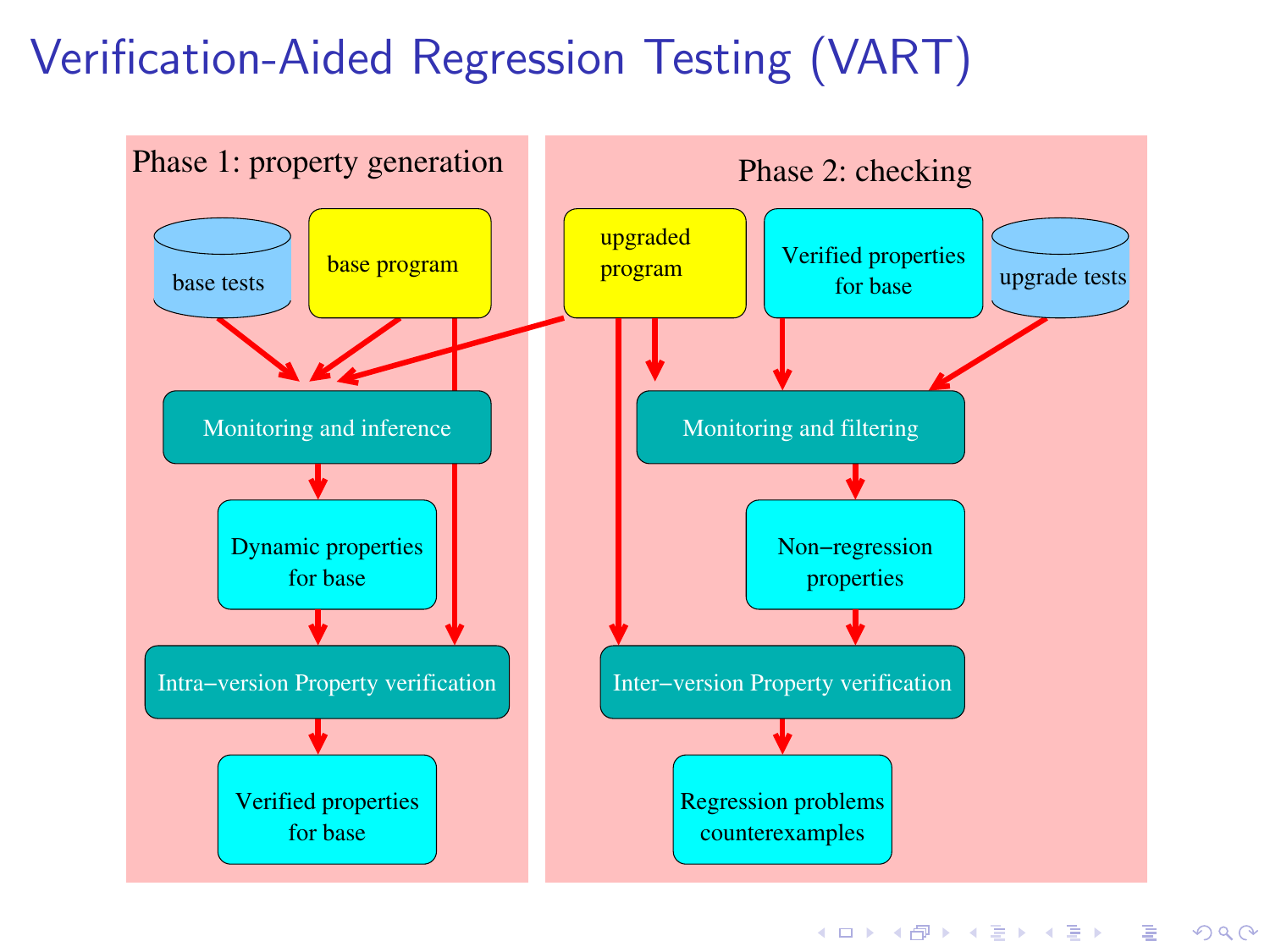# VART Phase 1: monitoring and inference



- Generates a large number of dynamic properties
- Based on observing the base program behavior in the regression test suite
- To limit the number of generated properties, only locations "likely affected by the change" are monitored

**KORKA SERKER ORA** 

• Uses the Daikon invariant generator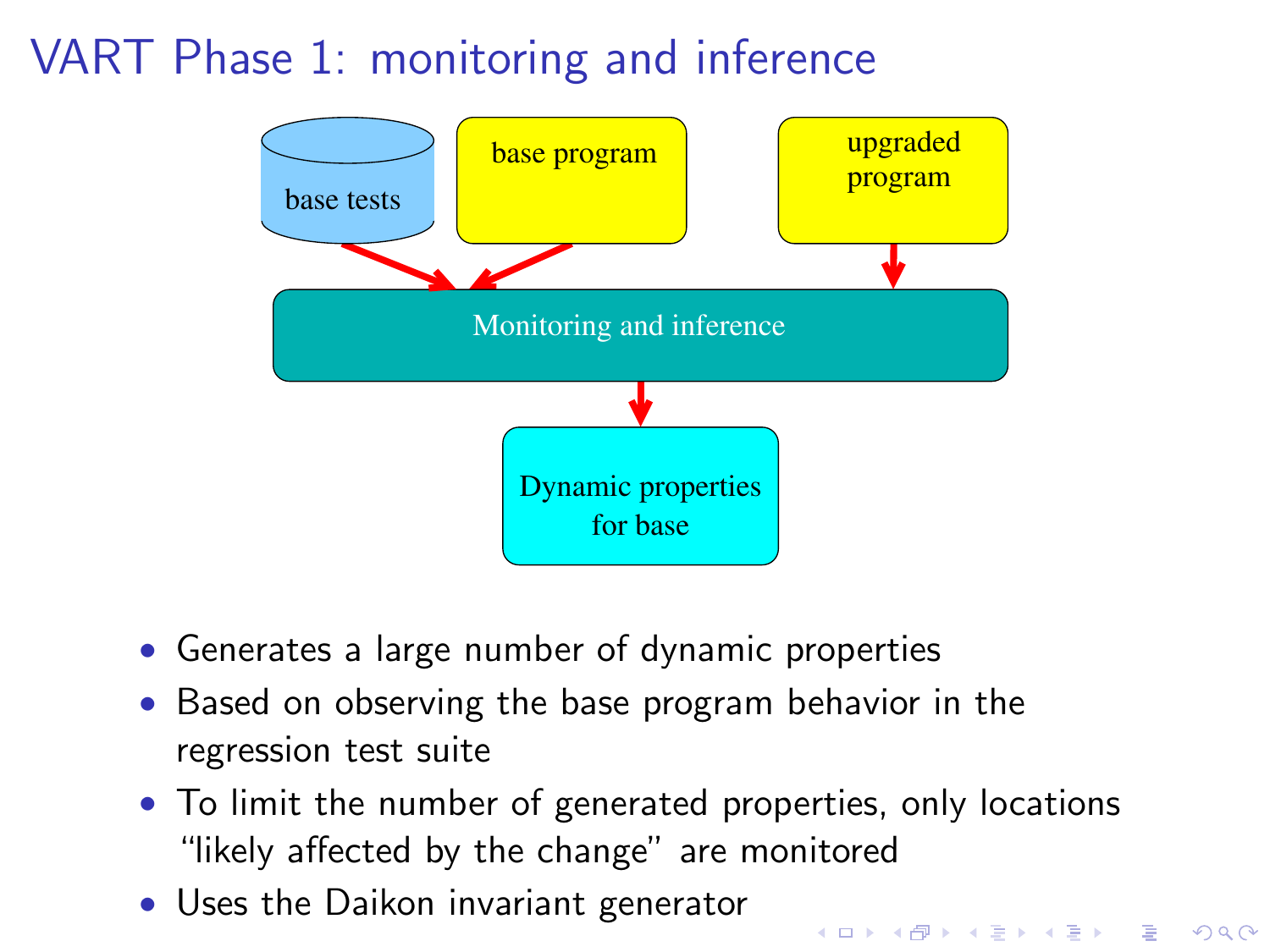### VART Phase 1: Detecting Dynamic Properties

- Dynamic properties are collected by monitoring the base version while it executes its regression test suite
- To keep number of generated assertions sustainable, the property generation is localized to places affected by the change
- The modified functions are identified, and monitoring is done on unchanged statements in functions
	- that contain changes
	- that call functions that contain changes; and
	- that are called by the functions that contain changes.

4 D > 4 P + 4 B + 4 B + B + 9 Q O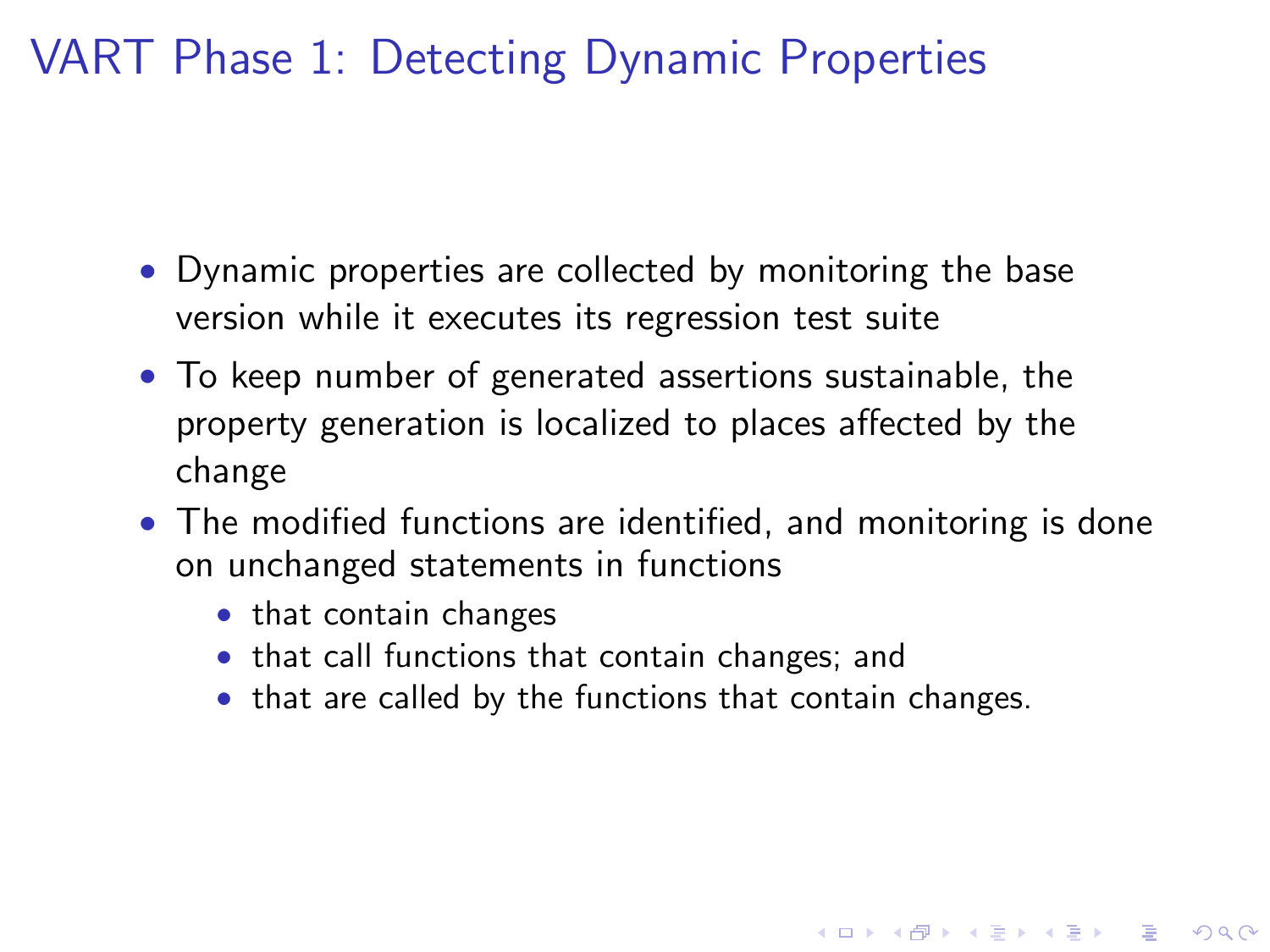# VART Phase 1: Generating Verified Properties



- Dynamic properties often overfit the regression test, resulting in large number of false positives
- We reduce the number of false positives with BMC, passing forward only true assertions a (for which the SAT check  $\phi_P \wedge \neg \phi_a$ returns unsatisfiable).
- The scope of BMC is limited to the call trees rooted at the callers of the function containing the changes
- Rest of the program treated non-deterministically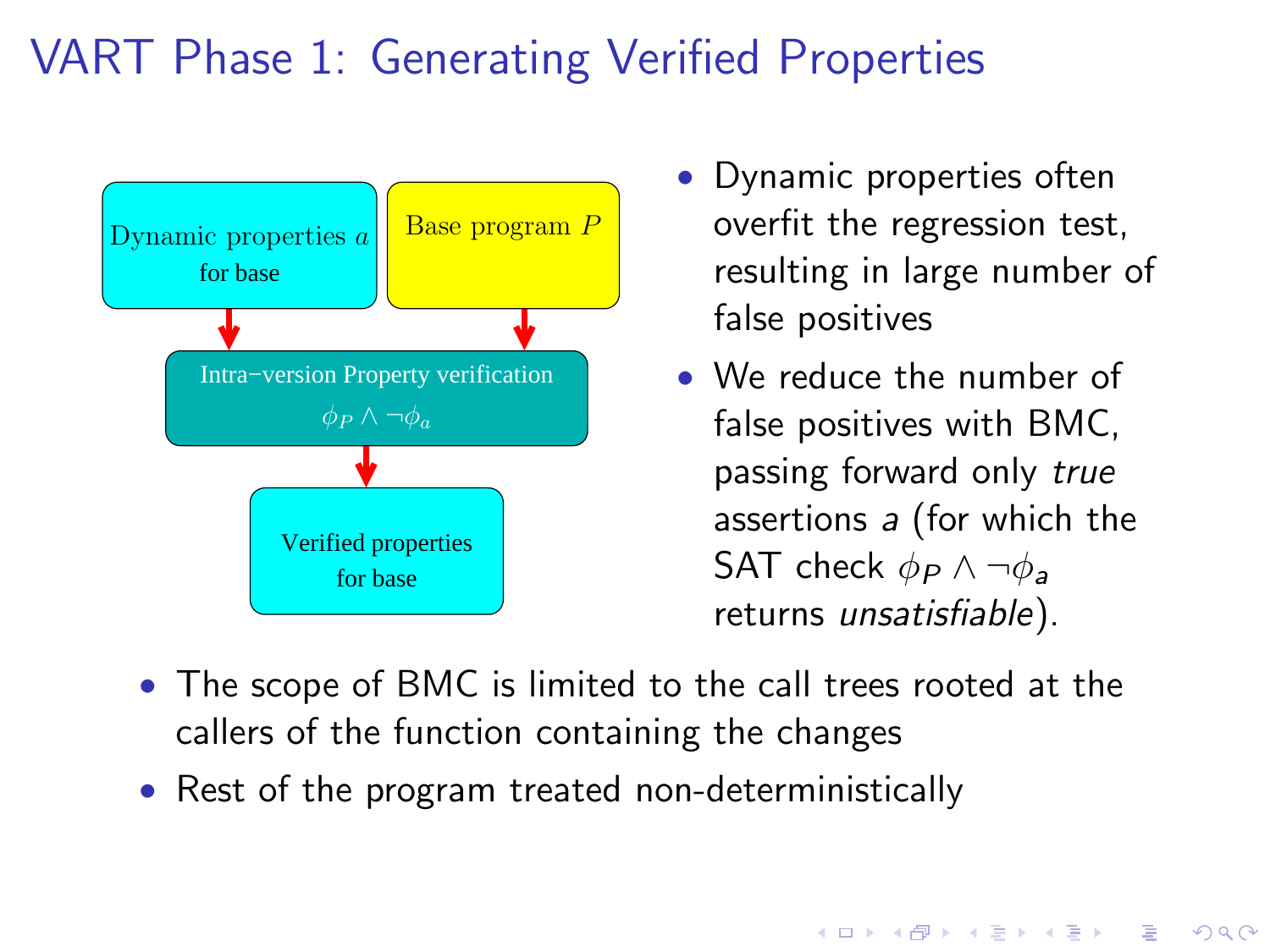# VART Phase 2: Filtering Verified Properties



- Some properties that hold for the previous version might be intentionally broken by the developer
- The regression test suite for the upgrade is used to filter out such verified but outdated properties**K ロ ▶ K @ ▶ K 할 X X 할 X → 할 X → 9 Q Q ^**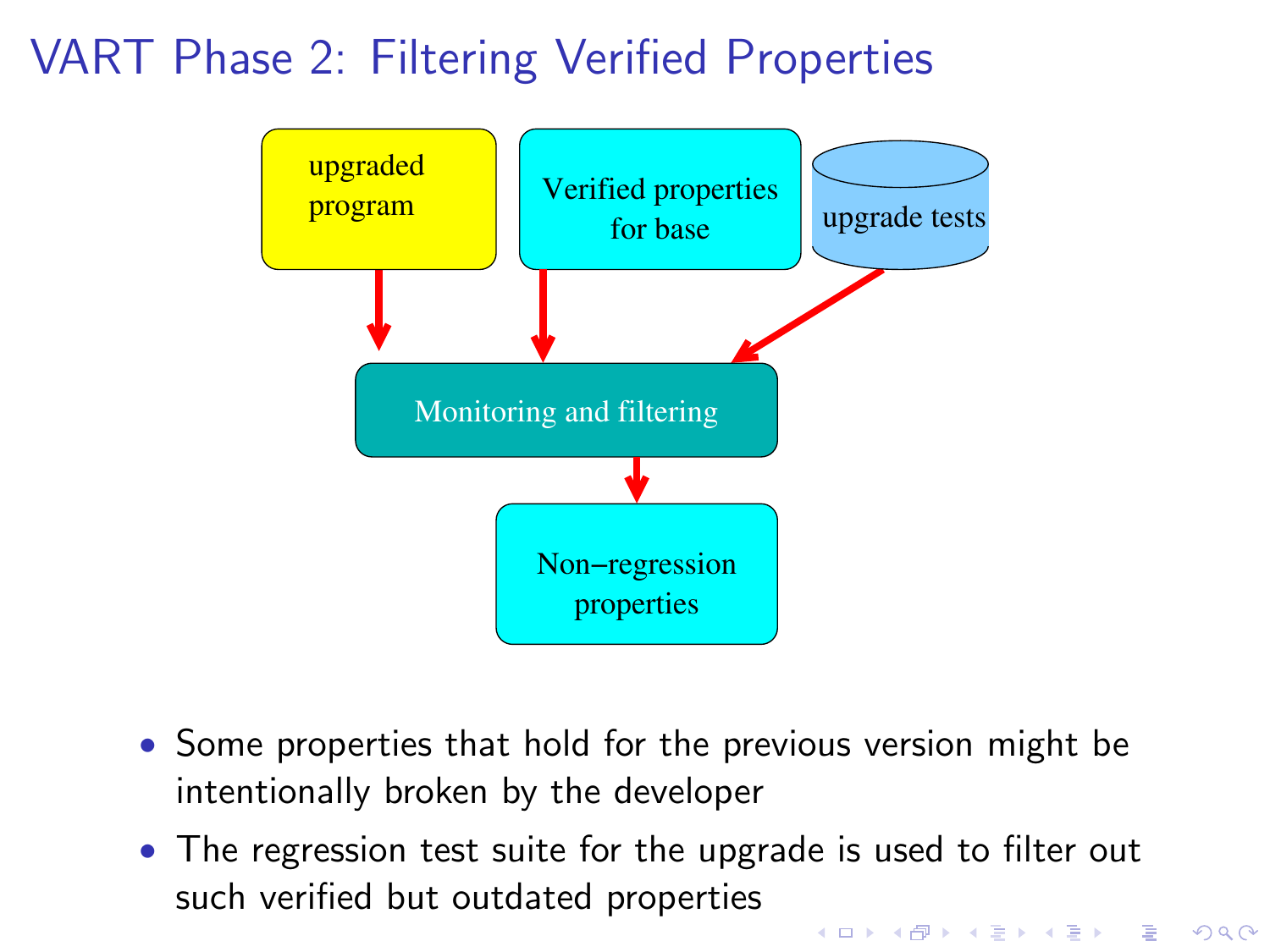# VART Phase 2: Upgrade Checking



• Finally, the non-regression properties are checked against the upgrade  $P'$  using BMC

**KORKA SERKER ORA** 

• Properties reported as *false* or *unreachable* indicate the presence of faults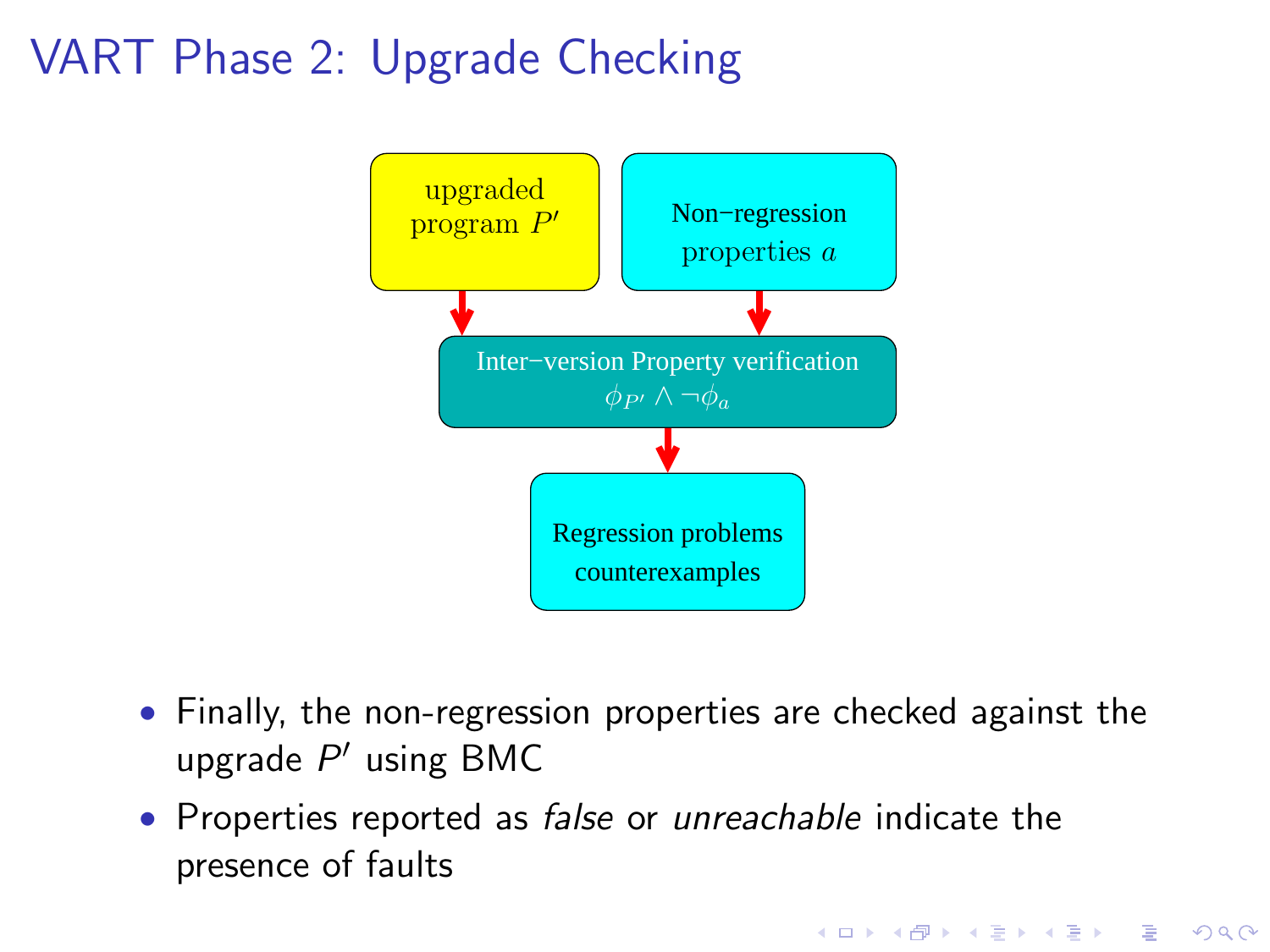#### Implementation

- VART is implemented for C programs
- Generation of dynamic properties is implemented on top of the Radar tool [PMG13] using GDB and Daikon [ECGN01]
- Model checking with eVolCheck [FSS13]
- Support also for CBMC

[PMG13] F. Pastore, L. Mariani, and A. Goffi. RADAR a tool for debugging regression problems in  $C/C++$  Software. ICSE Tool Demo Track, 2013. [ECGN01] M. D. Ernst, J. Cockrell, W. G. Griswold, and D. Notkin. Dynamically discovering likely program invariants to support program evolution. IEEE Transactions on Software Engineering, 27(2): 99-123, 2001. [FSS13] G. Fedyukovich, O. Sery, and N. Sharygina: eVolCheck: Incremental Upgrade Checker for C. TACAS 2013.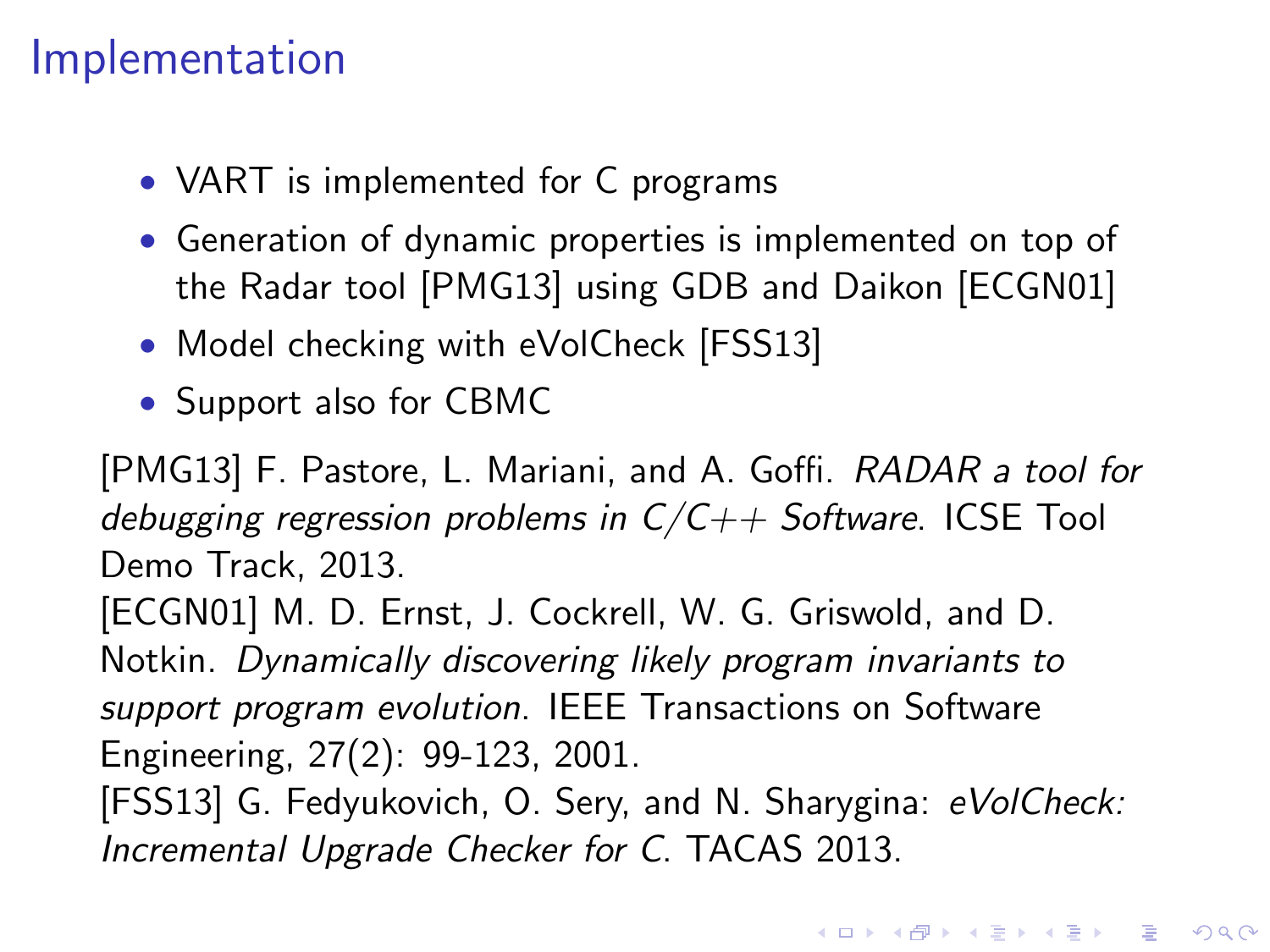### Empirical Evaluation: Insufficient test suite

- We test VART in detecting faults in the implementation of the Grep utility
- Different degrees of coverage using Grep regression test suite
- Faults are injected from the SIR repository (total 11)

| Revealed Faults |              |    |      |    |  |  |  |  |
|-----------------|--------------|----|------|----|--|--|--|--|
| Test suite      | Testing VART |    | - TP | FР |  |  |  |  |
| Cov20           | 3            | h  | h    |    |  |  |  |  |
| Cov50           |              | 8  | ာ    |    |  |  |  |  |
| MRT             | 10           | 10 |      |    |  |  |  |  |

- Cov20  $-$  20 % coverage, Cov50  $-$  50 % coverage MRT  $$ smallest subset of tests that gives the same coverage as full test suite
- TP true positives, FP false positives<br>• Example 2008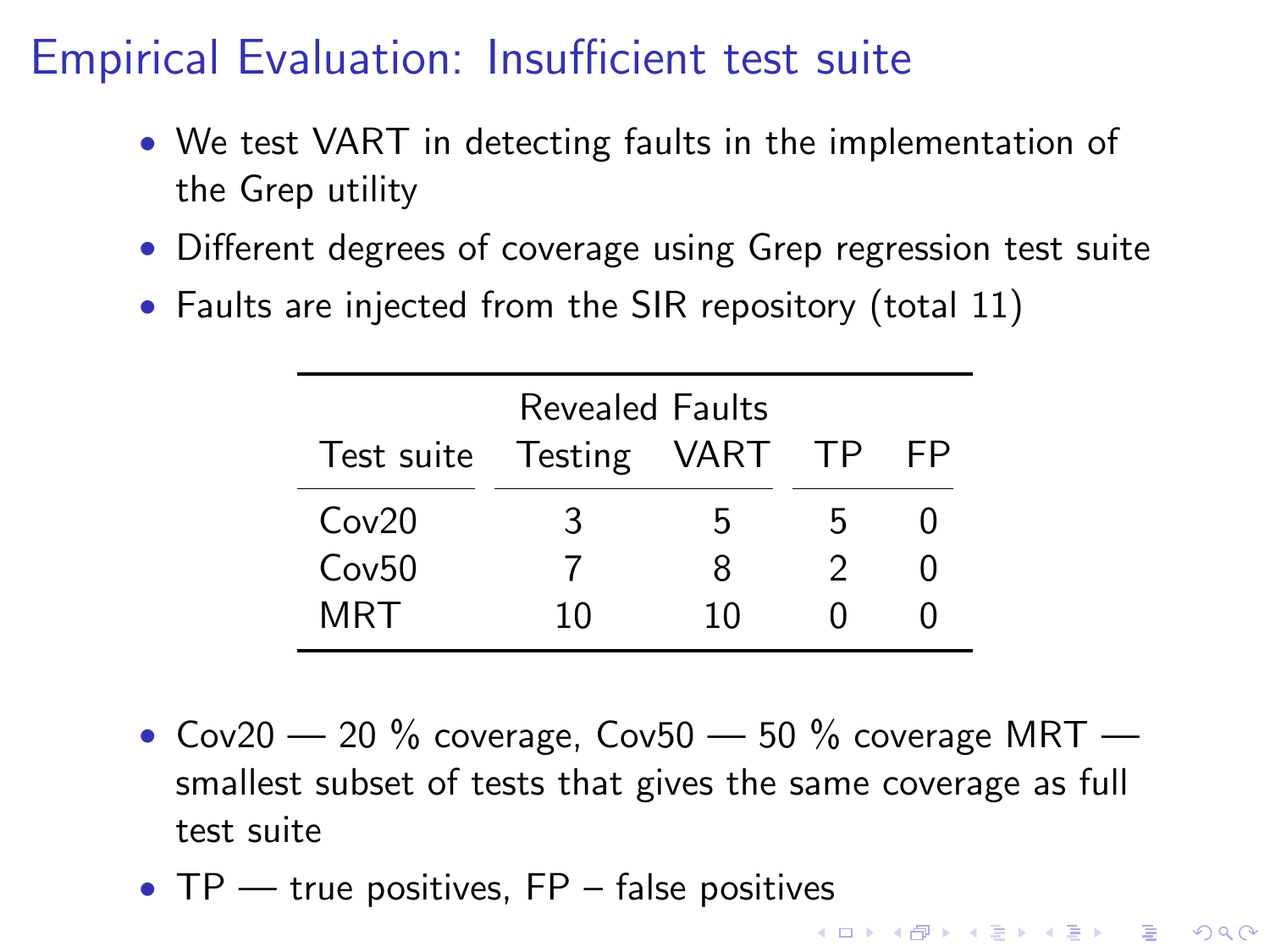### Empirical evaluation: case studies

| App. | Subject<br>Size (LOCS) | Test suite<br><b>Size</b> | Dyn. Prop | Non-Reg Prop | TP. | - FP |
|------|------------------------|---------------------------|-----------|--------------|-----|------|
| VTT  | 488                    | 1000                      | 1045      | 658          | 15  |      |
| Sort | 4653                   | 427                       | 356       |              |     | U    |
| Grep | 590                    | 817                       | 3303      | 51           |     |      |

- VTT is a motion trajectory control system executed by a robotic arm designed to perform maintenance tasks in the Iter fusion reactor
	- Regression test consist of random inputs as 12 numbers
- Grep and Sort are the GNU coreutil tools with their respective test suites
	- Faults inserted from mailing lists and SIR
	- Identified faults are not revealed by the available test suites

**KORKA SERKER ORA**